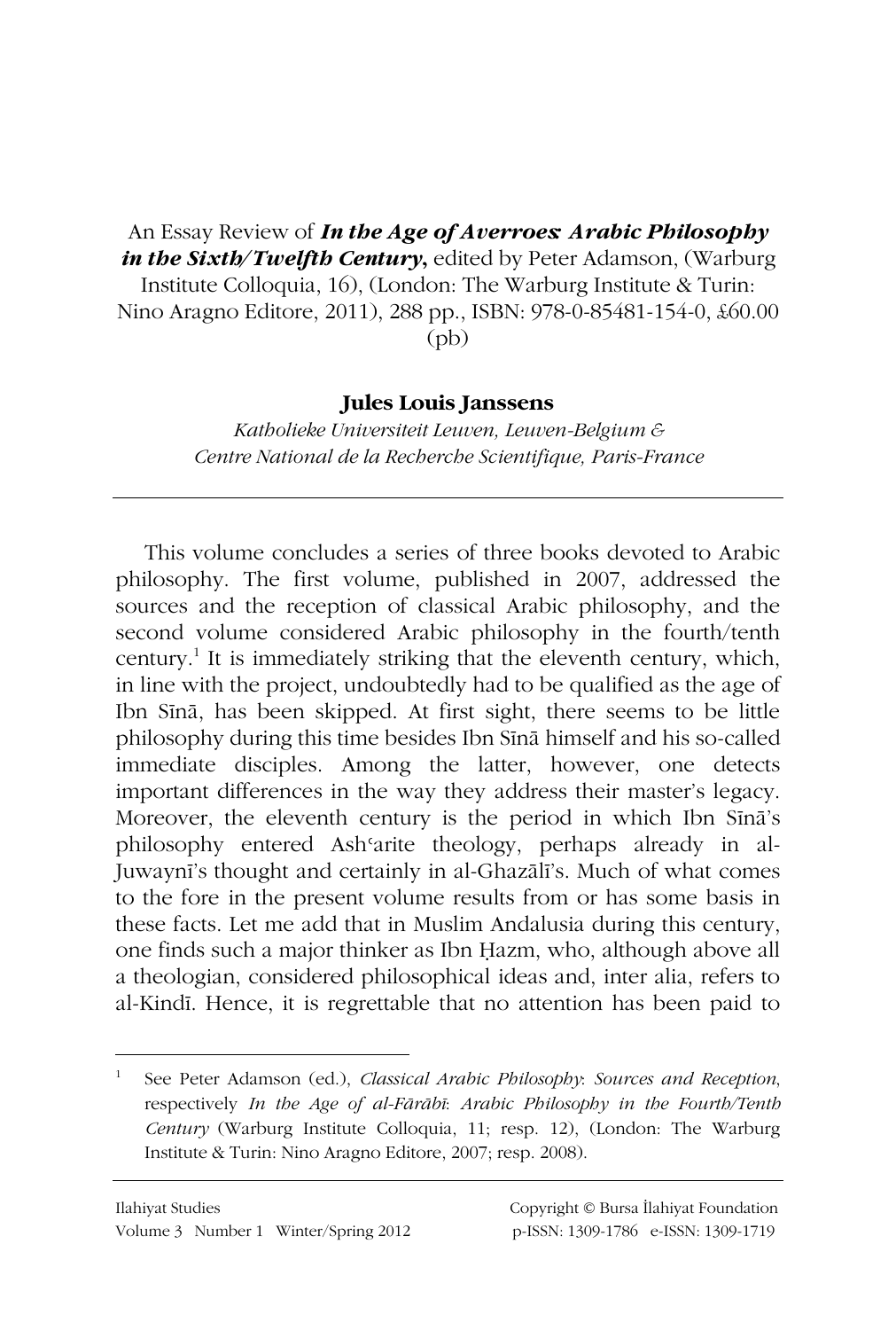this period. This said, the project as such has offered many new perspectives regarding classical Arabic philosophy, and the present volume is no exception. In particular, this volume shows the vivacity of philosophy, especially in Ibn Sīnā's view, in the twelfth century. As Peter Adamson, the editor, states in the introduction, the twelfth century may be characterized as a second formative period.

The volume contains no less than thirteen contributions. The first two, by Dimitri Gutas and N. Peter Joosse, consider 'Abd al-Latif al-Baghdādī. The first of these examines the autobiography that appears at the end of the *Kitāb al-nasībatayn*. Based on the text as preserved in the unique manuscript (MS Bursa, Bursa Yazma ve Eski Basma Eserler Library, Hüseyin Çelebi, 823), Gutas offers a translation of the most significant passages together with a profound analysis. He shows how vivid philosophy was at the time of 'Abd al-Latif and how the latter became increasingly disappointed by Ibn Sina's philosophy. Moreover, he stresses that 'Abd al-Latīf regarded al-Ghazālī as a philosopher and follower of Ibn Sīnā. Finally, he emphasizes that for 'Abd al-Laṭīf, authentic philosophy, as distinguished from Ibn Sīnā's, is in no way a source of deprivation; on the contrary, it is essentially the desire to imitate God – the *omoioosis théoo* of classical Greek thought. Of particular importance is Gutas' demonstration of how 'Abd al-Latif's autobiography (autobiographies) is (are) inspired by Ibn Sīnā's. In this respect, I wonder whether the evocation of a certain al-Nā'ilī (as an incompetent teacher of his youth) in the autobiography, as given in Ibn Abī 'Uşaybi'a, is not a conscious deformation of al-Nātilī, who was the ungifted teacher of the young Ibn Sīnā in logic. As for Joosse, he notes that 'Abd al-Laṭīf never described himself as a physician and that Ibn al-Qifti stressed that he had no knowledge of medicine. Joosse provides evidence that 'Abd al-Laṭīf was probably never a practicing physician but was only theoretically interested in the science of medicine, especially epistemological questions related to medicine. He also shows the presence of many medical topoi in 'Abd al-Laṭīf's *Kitāb alnaşībatayn*. Let me note that if 'Abd al-Latīf preferred theoretical to practical medicine, in all likelihood, he was influenced by Ibn Sīnā. This may also be the case with his understanding of 'experience.'

In the third chapter, Frank Griffel considers three authors who represent three directions in the reception of Ibn Sīnā's thought: al-Lawkarī (d. after 503/1109), al-Ghazālī, and Abū l-Barakāt al-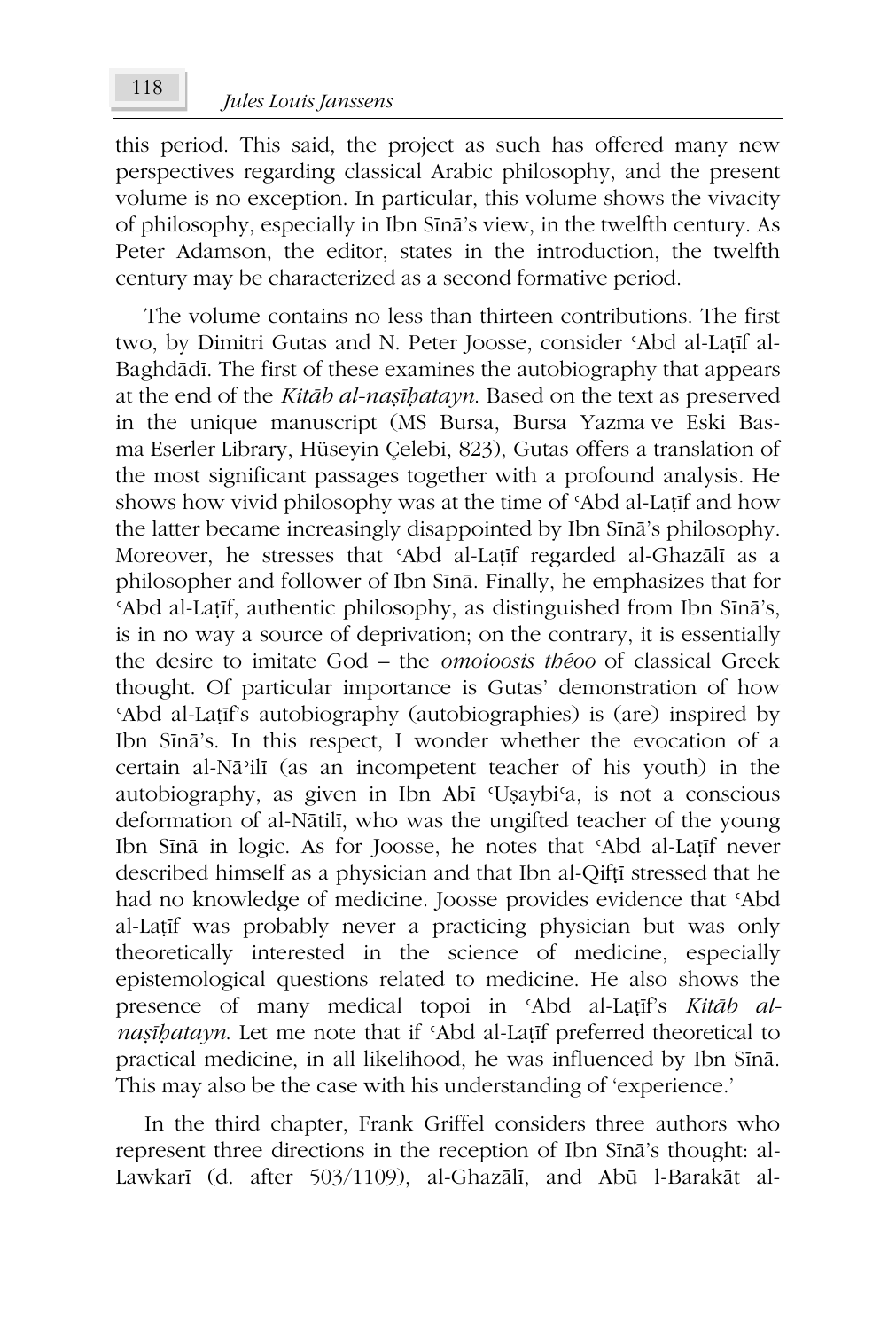Baghdādī (d. ca. 560/1165). The first is a representative of orthodox Avicennism, the second represents a kalām critique of Avicennism, and the third represents a criticism of Avicennism independent of *kalām*. Regarding al-Lawkarī, Griffel notes that, despite his dependence on Ibn Sīnā, he offers a metaphysical project and a theological project that are different from the latter's and that have been inspired by Bahmanyār. However, one has the impression that this affirmation is largely based on what al-Lawkarī says in the introduction to the third part of his *BayÃn* as well as on a survey of the basic structure of that section. However, a more detailed analysis reveals that al-Lawkarī, in contrast to Bahmanyār, remains faithful to the basic opinions of Ibn Sīnā.<sup>2</sup> As for al-Ghazālī, Griffel insists that he adopted elements of Ibn Sīnā's philosophy and that he studied his works closely as well as those of other philosophers, such as al- Fārābī and Miskawayh. As I have shown in several studies, al-Ghazālī's use of many Avicennian texts is obvious. Hence, I can only agree with Griffel's well-nuanced position. However, I cannot see how the reading of the *Maq* $\bar{a}$ *sid* can prepare students for the study of the *TahÃfut*, as Griffel claims, (p. 55) because some differences exist in the basic vocabulary (the *Maq* $\bar{a}$ *sid* being mainly based on the *'Ãnesh-NÃmeh* and the *TahÃfut* on the *ShifÃý*). Finally, with respect to Abū l-Barakāt al-Baghdādī, Griffel detects, on the one hand, a strong commitment to the Aristotelian tradition in his division of the sciences and, on the other hand, a radical rupture with that tradition as far as his teachings are concerned. He emphasizes Abū l-Barakāt's notion of *i'tibār* (rendered 'careful consideration' by Griffel). Griffel believes that this notion is at least partly a conscious response to al-Ghazālī's accusation of *taqlīd* against the *falāsifa*. This is an interesting observation, but it is clearly in need of further investigation (as is the question of Abá l-BarakÃt's possible knowledge of Ghazālian works).

In the following chapter, Ayman Shihadeh systematically examines the difficult issue of the exact status of al-Ghazālī's *MaqÃĮid*. After giving a serious *status quaestionis*, he critically addresses the MS Dublin, Chester Beatty Library, Ar. 5328, which was

1

<sup>2</sup> See my "al-Lawkarī's Reception of Ibn Sīnā's Ilāhiyyāt," in Dag Nikolaus Hasse and Amos Bertolacci (eds), *The Arabic*, *Hebrew and Latin Receptions of Avicenna's Metaphysics*, (Scientia Graeco-Arabica, 7), (Berlin & Boston: Walter de Gruyter, 2011), 2-26.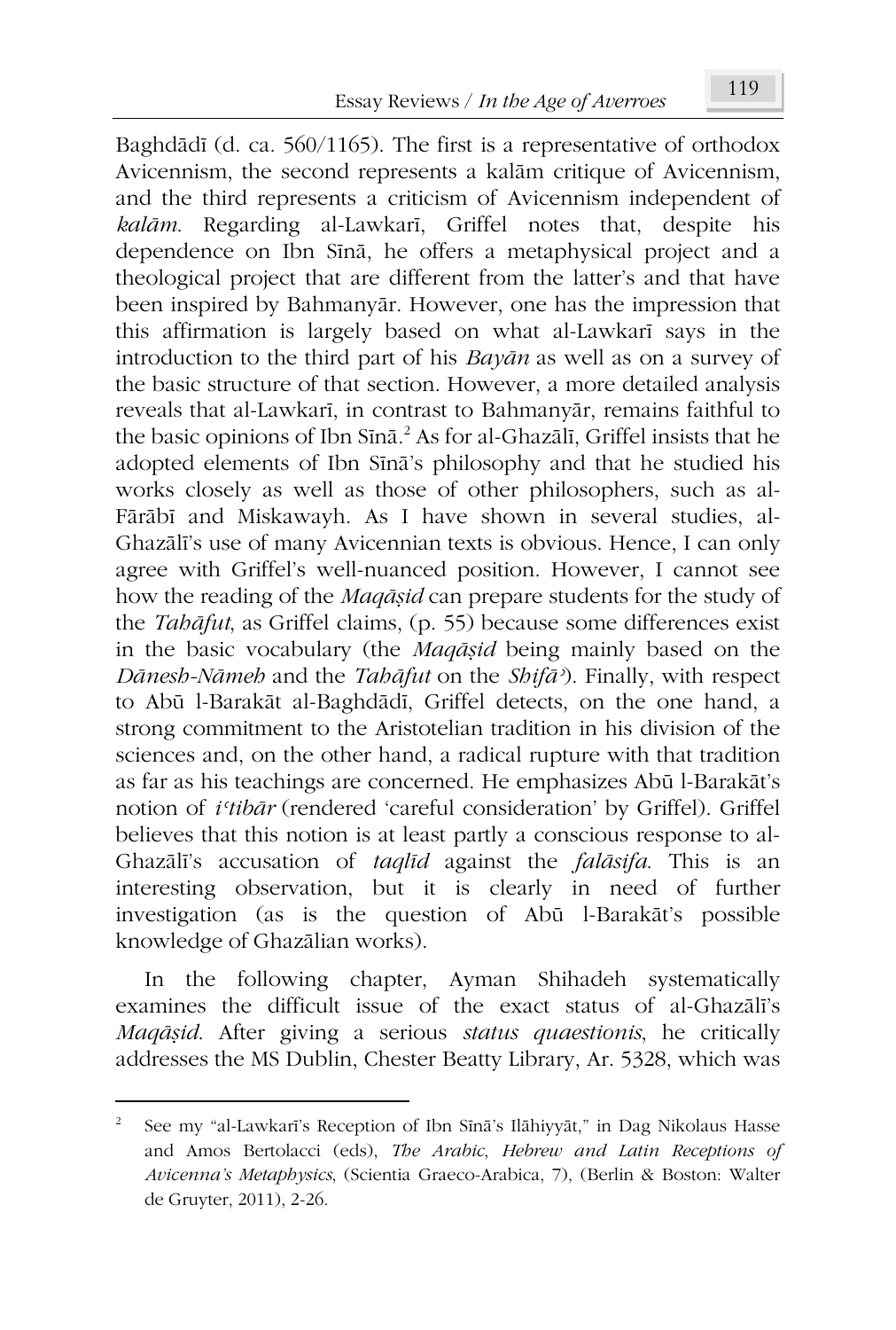catalogued by Arthur Arberry as a copy of al-Qazwīnī's *Hikmat alþayn*. Based on the style of *naskh* in which the text was copied, Shihadeh estimates that the manuscript probably originated from sixth/twelfth century Syria or Iraq. Although the style may offer a significant indication, a final judgment regarding the dating is not possible without physical examination of the manuscript (as Shihadeh himself recognizes). However, Shihadeh indisputably shows that the manuscript is a copy of al-Ghazālī's *Maqāşid*, although it lacks the preface, the general introduction to the logical section, and the reference to the *TahÃfut* at the end. Shihadeh offers arguments in favor of the idea that these were conscious omissions to decontextualize the text. According to Shihadeh, the omission of the preface in the Latin translation must be perceived from a similar perspective. But what proves that the Latin translator(s) disposed of the *TahÃfut* or other GhazÃlian writings? As for the Arabic manuscript, why is it preserved in a single copy? If someone wanted to decontextualize al-Ghazālī's text, would he not have made many copies and distributed them extensively? Let me note, moreover, that the two cases of so-called non-commitment to philosophy on the side of al-Ghazā $\overline{a}$  – at the end of the logical section, where he says that he has reported and rendered comprehensible the topics of logic, and at the beginning of the metaphysical section, where he refers to 'their' custom of treating physics before metaphysics – are, in my view, not very convincing. The former of the two can be understood as suggesting that al-Ghazālī has provided a basic survey of logic without including personal remarks (which could stem even from a philosopher), whereas the latter is clearly dependent on Ibn Sīnā's general Preface to the *Dānesh-Nāmeh*, where he states that, contrary to the usual way, he will allow the exposé of metaphysics to precede that of physics (hence, the word 'their' in the *MaqÃĮid* could refer to 'traditional philosophers'). This does not mean that I claim that al-Ghazālī was secretly a philosopher. In my view, at the time he wrote the work (and I continue to believe that this was when he was a young scholar in the school of al-Juwaynī), he was attracted to philosophy and wrote this student's thesis (being a member of a *kalÃm*-school, of course, he did keep a minimum distance). However, I admit that more research is needed to settle the true nature and dating of the *MaqÃĮid* more definitely. This chapter provides an important impulse for further research, not least by its discovery of a 'new' manuscript.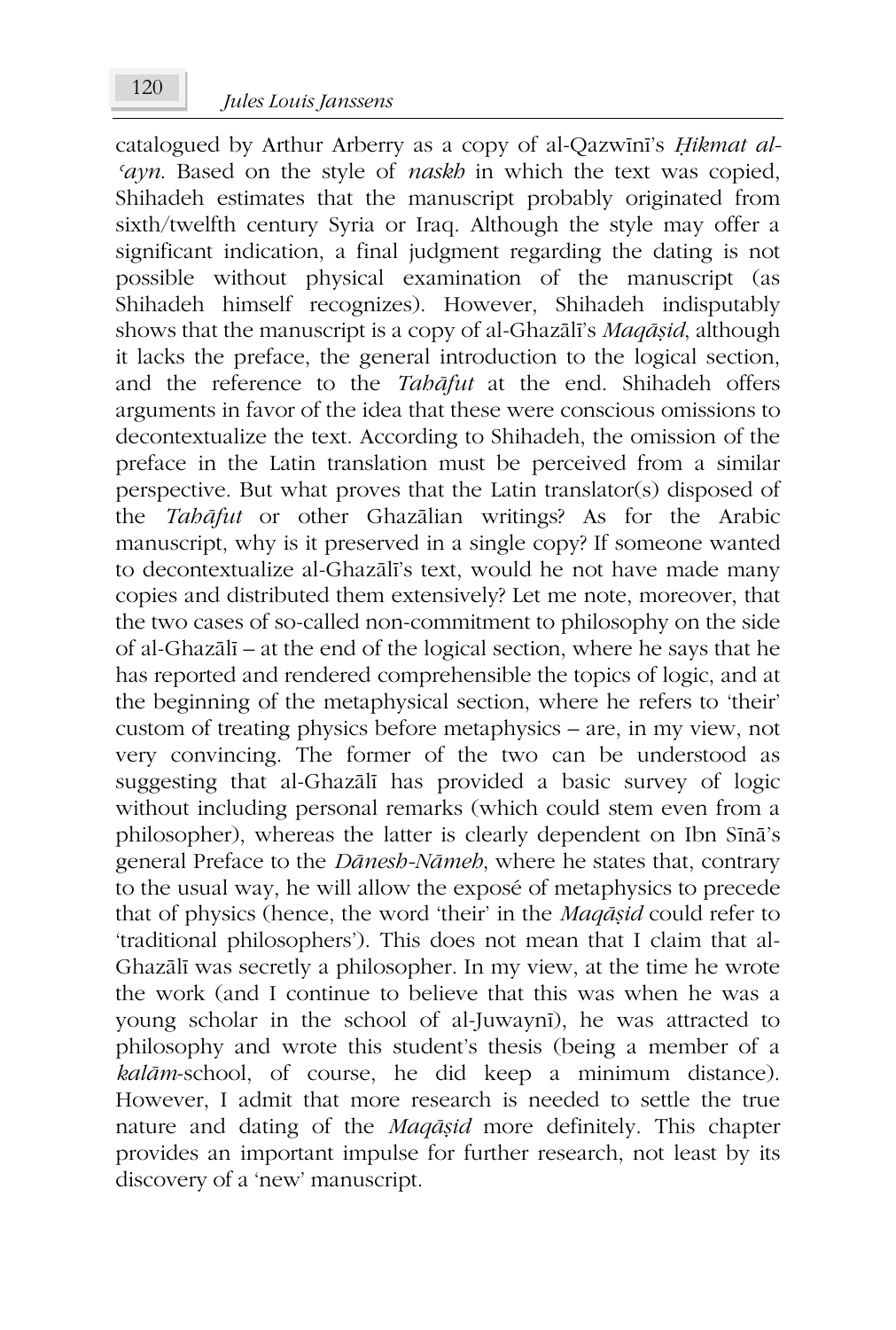Of a completely different nature is the fifth contribution, in which Sylvie Nony investigates Abū l-Barakāt al-Baghdādī's theory of the void and the possibility of motion in it. She notes the mathematical approach of physical motion in Abá l-BarakÃt (although not as far as Newton's) and indicates Philoponus as the ultimate source of inspiration. Moreover, Nony insists that for Abū l-Barakāt, the measure or the form of an object does not influence its speed, and she points out the particular role that natural inclination plays for him in the acceleration of a free-falling body. Finally, she notes the major difference between Ibn Sīnā's notion of inclination, *mayl*, and that of Abá l-BarakÃt. This is a most interesting paper that places Abá l-Barakāt's innovative ideas in historical context and avoids anachronisms. Nevertheless, one wonders whether some tensions – of which Nony is clearly aware – may be more significant than is suggested by this paper.

The next two contributions deal with al-Suhrawardī (d. 587/1191). In the first, Heidrun Eichner explains al-Suhrawardī's well-known notion of 'knowledge by presence' ('*ilm budūri*) in the context of contemporary critical appropriations of Ibn Sina's epistemology. Among the latter, the great Ash'arite theologian Fakhr al-Dīn al-Rāzī  $(d. 606/1210)$  figures preeminently. Eichner shows that Fakhr al-Din al-Rāzī (in his *al-Mulakhkha*ș fī l-bikma and his *al-Mabāḥith al-Mashriqiyya*) criticizes Ibn Sīnā for failing to explain how awareness leads to intellection and discusses *inter alia* his notion of *idrÃk*  ('apprehension,' according to Eichner's translation). As to al-Suhrawardī, Eichner insists that he derived his concept of 'knowledge by presence' from an 'Aristotelian' epistemology, which, in his view, provides a unified theory that includes apperception as well as perception and apprehension of external things. Of major importance is Eichner's observation that the term *budūr* forms part of the 'peripatetic' theory as al-Suhrawardī portrays it, as a function of an increasing abstraction from matter; in his Illuminationist epistemology, in contrast, it is replaced by the term *Ķuhár*, which is a function of luminosity. Also significant is her observation that al-Suhrawardī accepts Ibn Sīnā's system of the internal senses, but much more than the latter concentrates on the relationships between soul and body and animal and rational soul. All of these observations are undoubtedly valuable and at least worthy of attention, but one wonders what the 'exact' relevance of Fakhr al-Din's theory is for the theory of al-Suhrawardī. As far as I can see, they both certainly deal in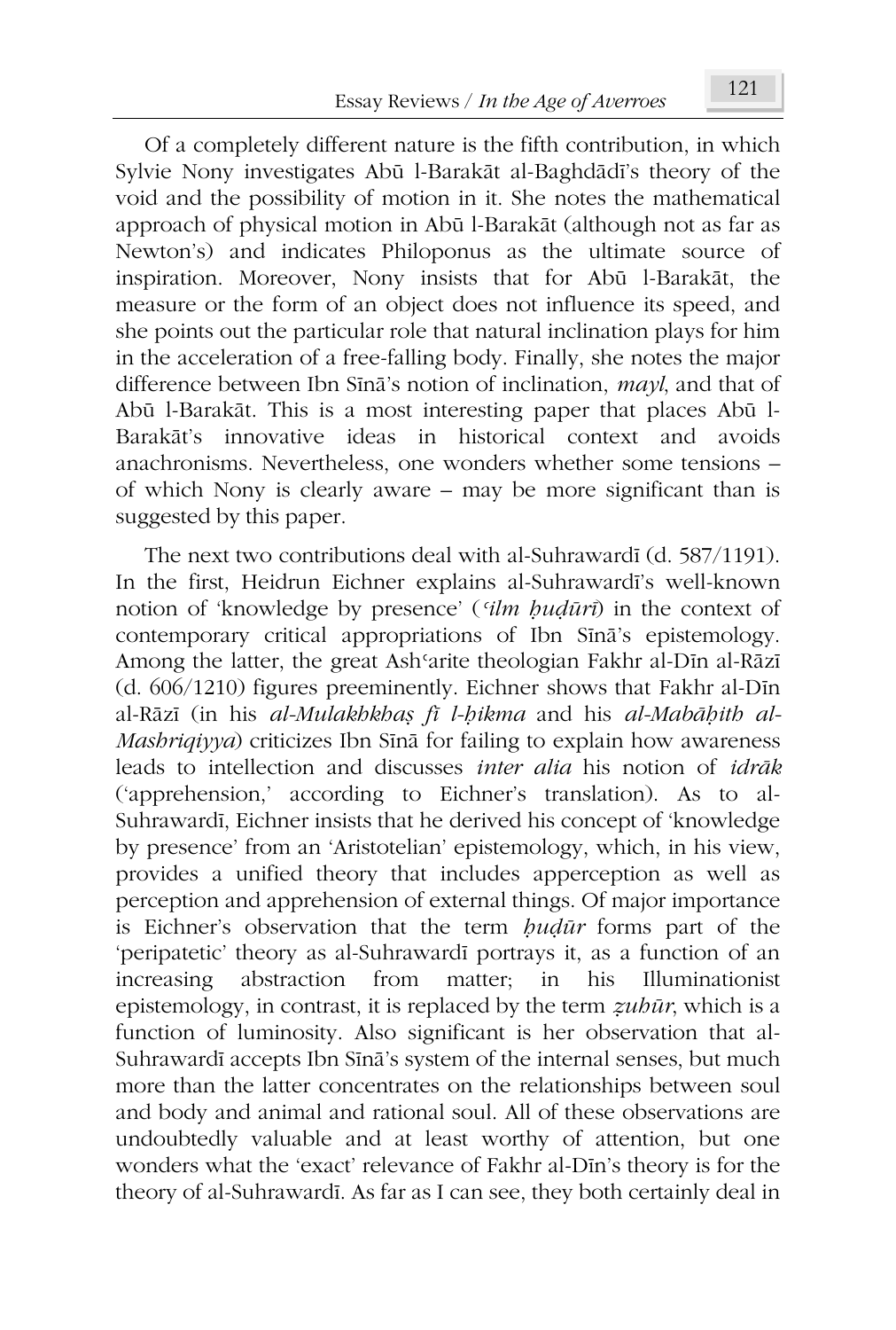a critical way with Ibn Sīnā's epistemology, but it is obvious that they do so in quite different ways. Let me add that an unfortunate mistake occurs in the translation of the quotation on p. 127 under point (1). It is evident that one must read, 'This is the case when he [i.e., Ibn Sīnā] explains the fact that the Creator is intellect, intellecting, and intellected *does not* [add] require a multiplicity in His self.'<sup>3</sup> Jaris Kaukua, in his turn, concentrates on the way in which al-Suhrawardī uses Ibn Sīnā's concept of self-awareness. He convincingly shows that this usage occurs in a critical way, partly by way of fusion with the concept of self-awareness in the Plotinus Arabus. Contrary to Ibn Sīnā, al-Suhrawardī conceives of God's self-awareness in the same sense as that of humans, although he accepts a difference in degree – namely, a degree of luminosity. To substantiate his view, Kaukua highlights passages from book 2 of al-Suhrawardī's major writing, *ěikmat al-ishrÃq*. Although Kaukua is familiar with the translation by Walbridge and Ziai, he prefers to offer his own translation.<sup>4</sup> Unfortunately, he introduces a mistake by omitting the negation involved in the Arabic  $l\bar{a}$  yaghful<sup>u</sup> on p. 146 (quotation in § 114) when he translates, "Nothing that has a self of which it is unaware is dusky," whereas Walbridge and Ziai say, "Nothing that has an essence of which it is *not* (my emphasis) unconscious is dusky" in full accordance with the Arabic. On other occasions, one would have expected a more profound correction, as, for example, on p. 152 (quotation in § 137). The Arabic expression *takhassusuha bi-nūr al* $n\bar{u}$ <sup>r</sup> (a scribal error for *al-anwār*?) is rendered by Kaukua as 'the fact that it is being particularized by being the Light of Lights,' which constitutes a slight rewording of Walbridge-Ziai's "its particularization as the Light of Light [*sic*]," but the preposition '*bi*' is rendered in both cases in an unusual way. With Corbin, I would read "its

1

<sup>3</sup> I had no access to the Beirut 1990 edition, but in the anonymous edition, reprinted at Qum 1411 H, p. 324, the negation  $l\bar{a}$  is clearly present. Moreover, from the doctrinal point of view, it is undoubtable that it is required given Ibn Sīnā's emphasis on the unity of the divine essence.

<sup>4</sup> See al-Suhrawardī, *The Philosophy of Illumination: A New Critical Edition of the* Text of Hikmat al-Ishrāq (with English Translation, Notes, Commentary, and *Introduction* by John Walbridge and Hossein Ziai), (Islamic Translation Series), (Provo, Utah: Brigham Young University Press, 1999).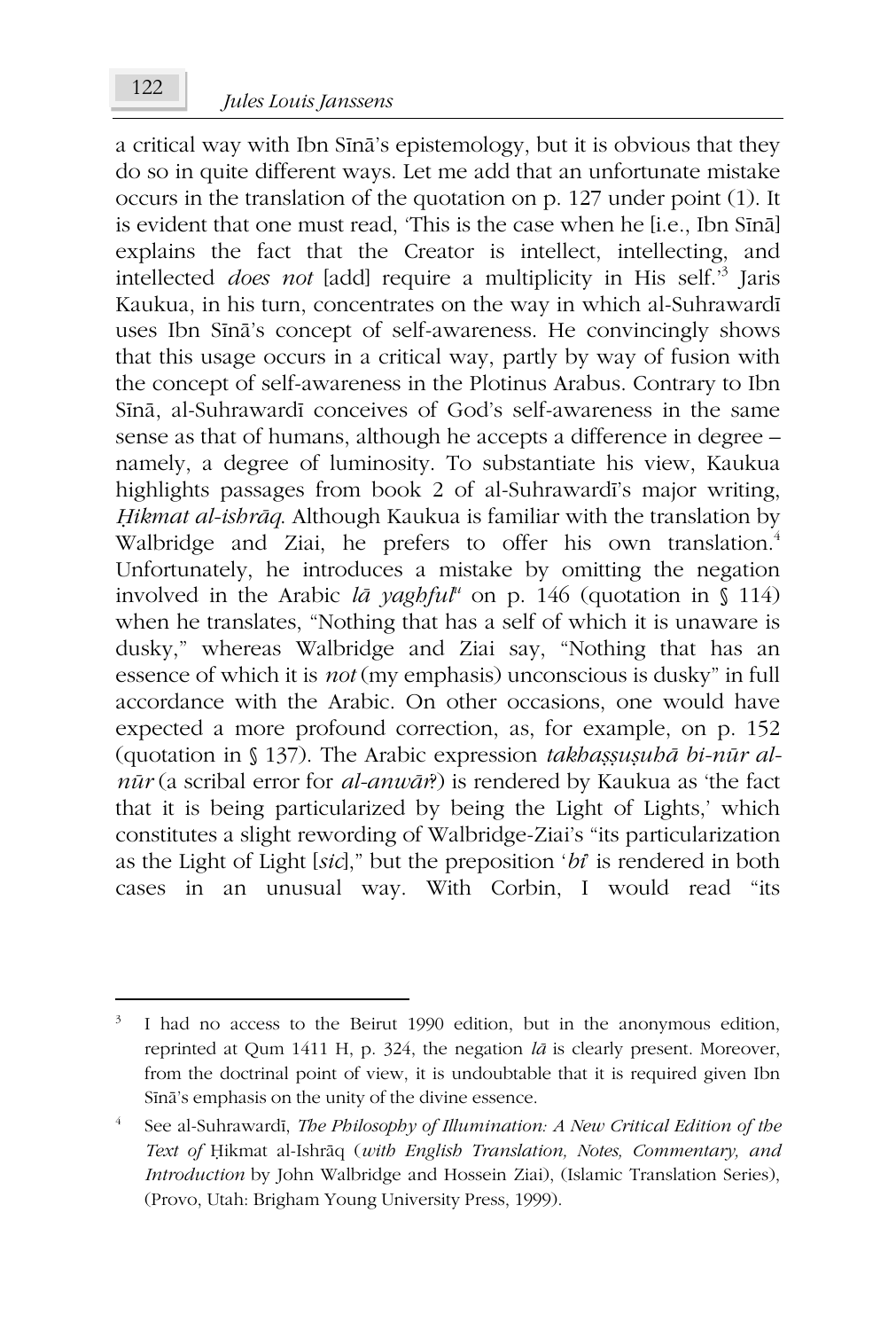particularization through the Light of Lights."<sup>5</sup>

Despite being prominent in the title of the volume, Ibn Rushd (Averroes) is only discussed in two contributions. In the first, Deborah Black addresses his doctrine of sensation. She underlines Averroes' adherence to the intentionality thesis (related to the Aristotelian 'logos' doctrine, based on *De Anima*, II, 12, 424 a 28) during his lifetime. However, Black points out important changes between his (earlier) epitomes and his (later) middle and longer commentaries regarding the foundations and implications of that thesis. In this respect, Black remarks that the 'contraries principle' (i.e., the capacity to be affected simultaneously by contraries) occupies a crucial place in the interpretation of the epitomes but loses much of its significance in the later commentaries. However, a new aporia arises, namely that of the 'sensus agens,' the agent sense. This is a rich and stimulating study, but one wonders whether Ibn Rushd always had direct access to Aristotle's text or, on the contrary, was exclusively dependent on commentaries like those by Alexander of Aphrodisias and Ibn BÃjja. The second contribution concerns a metaphysical issue, the idea of substantial form. Matteo di Giovanni clarifies that Ibn Rushd defends a holistic interpretation of Aristotle's hylemorphism. Accepting a unity of species and form (expressed in different ways), Ibn Rushd adheres to the idea that part of the species picks out part of the form. Let me stress that di Giovanni judiciously notes that Ibn Rushd has sometimes been (mis)led by the Arabic translation of Aristotle's *Metaphysics*; that he, contrary to Ibn Sīnā, does not accept that body, considered a corporeal form, is also a substantial form; that he considers the elements 'dimidiate' forms in the composite substance (thereby making 'matter' a label for levels of form); and that he, contrary to Aquinas, does not conceive flesh and bones as the 'matter' of man. In his conclusion, di Giovanni, with due prudence, finally argues that there is no necessary connection between the compositional nature of substantial form and the more radical thesis of the plurality of forms. This last remark is not devoid of interest, but it is clearly in need of further elaboration. One can

 $\overline{a}$ 

<sup>5</sup> Shihâboddîn Yaḥya Sohravardî, Shaykh al-Ishrâq, *Le livre de la sagesse orientale [Kitâb ěikmat al-Ishrâq]: Commentaires de Qoİboddîn Shîrâzî et de Mollâ ĭadrâ Shîrâzî* (Traduction et notes par Henri Corbin, établies et introduites par Christian Jambet (Islam spirituel); (Folio Essais), Lagrasse: Verdier, 1986), 119-120: "sa particularisation par la Lumière des Lumières."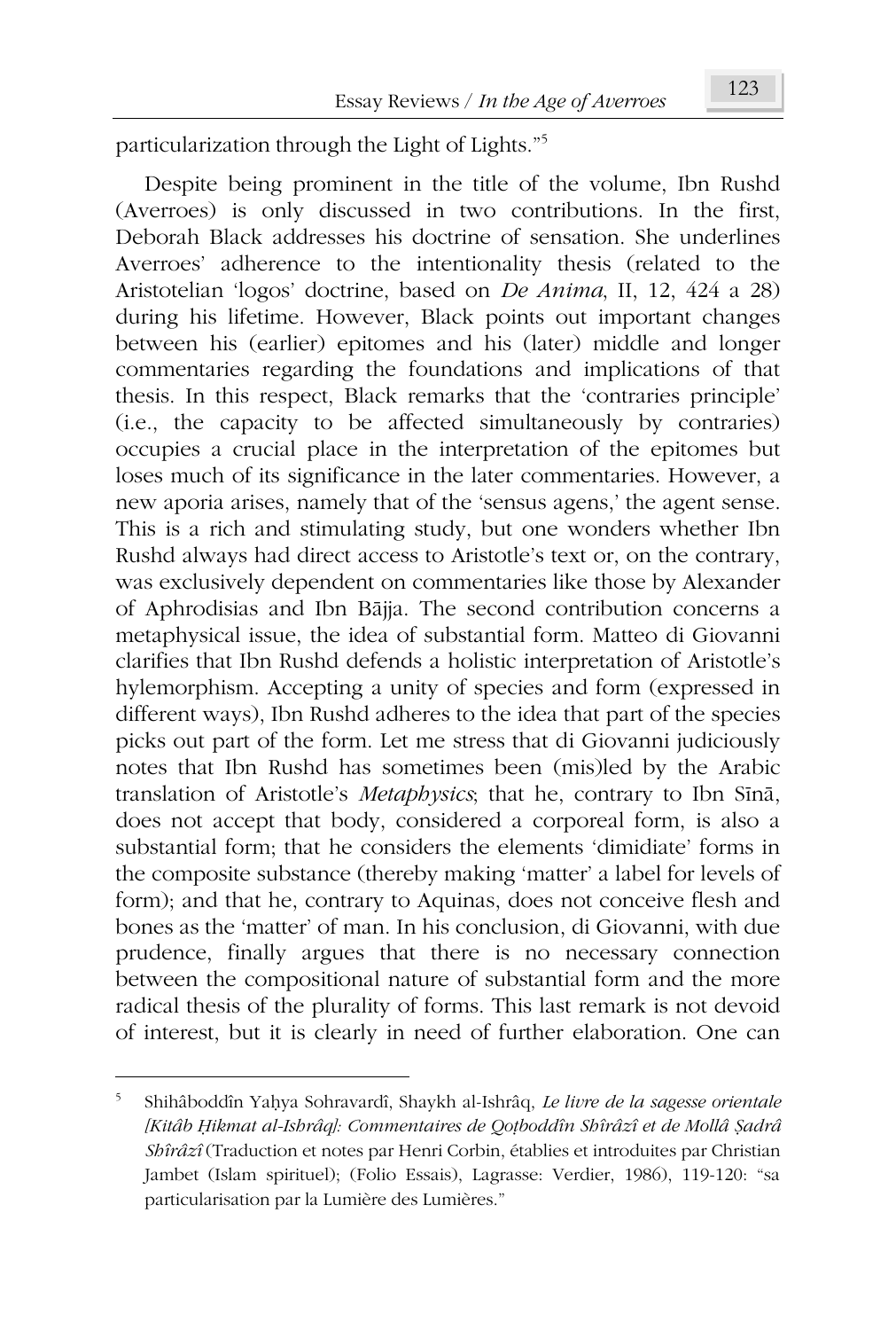only hope that the author will address this point more systematically in a subsequent publication.

In the tenth contribution, Tanelli Kukkonen pays detailed attention to Ibn Țufayl's psychology. According to Kukkonen, Ibn įufayl's *ěayy ibn YaqĶÃn* is a 'Bildungsroman,' which contains faculty psychology as an essential building block and offers an extended meditation on the microcosm-macrocosm metaphor. Regarding Ibn Țufayl's conception of the 'spirit' (*rūb*), it is noted that its seat is specified, from an explicitly cardiocentric perspective, as the heart, and it enters only (by way of emanation, which seems limited to animate beings but is said to have effects on the level of elements) in suitably prepared matter, even if it is due to the dispensation of a divine spirit. Furthermore, it is noted that it possesses unity in both the numerical and the specific senses; that the animal spirit is the form of the hylemorphic composite living being (the body being merely instrumental); and that the more complex this form is, the more alive it is (this better fits the Avicennian than the Fārābian line of emanation, as does the idea that every single thing shares in the attribute of createdness). As for the human soul, it reveals itself to be a separate, immaterial substance that is destined to eternal life (based on Aristotle's *ergon* argument in the *Nicomachean Ethics*, which had been elaborated by Miskawayh). It is worthwhile to add that Kukkonen detects in Ibn Țufayl the will to puzzle out the true meaning of Galen's teaching. This is a well-balanced study. Let me just note that the intermediary state of some souls in the hereafter may have been inspired by Ibn Sīnā (see, for example, his *Metaphysics*, IX, 7). However, which works of Ibn Sina were effectively disposed of by Ibn Tufayl remains to be determined and remains a major desideratum for study (similar and intimately related to the reception of Ibn Sīnā's works in Andalusia, especially in Muslim Andalusia).

The last three contributions address three special topics. The first, commonly elaborated by Resianne Fontaine and Steven Harvey, concentrates on Ibn Daud's *Ha-Emunah ha-Ramah*, *the Exalted Faith*, published in 1161 (hence, before the emergence of Averroism in Jewish thought). Ibn Daud conceived the book as an introduction for novice philosophers, and he sought to establish harmony between tradition and 'true philosophy,' the best representatives of which were al-Fārābī and, above all, Ibn Sīnā. Remarkably, Ibn Daud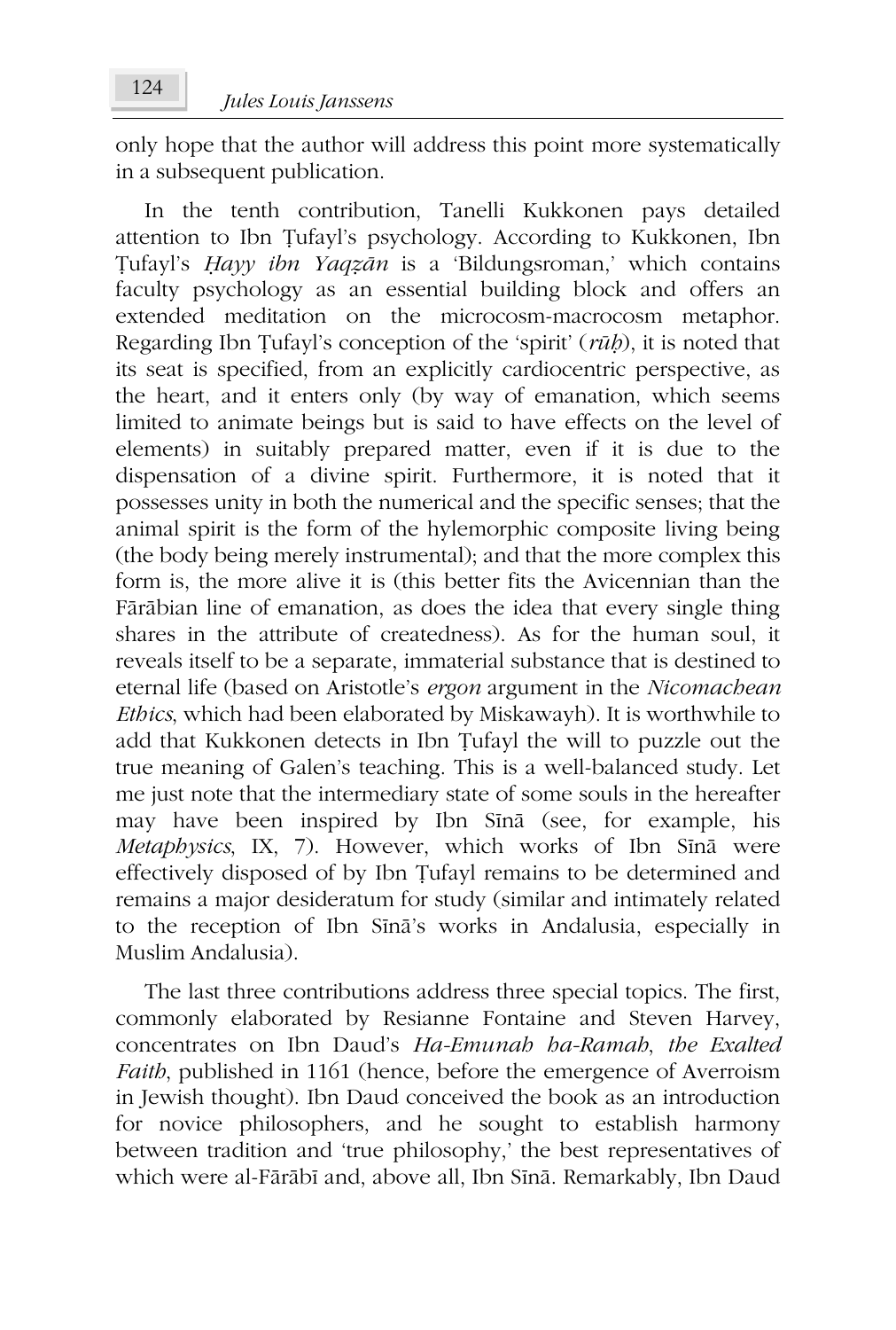is the first Jewish author to systematically introduce the notion of 'Necessary Existent,' in the discussion of God's existence and unity. Thus, he shows great concern with sound reasoning, in line with Aristotle and the Muslim *falāsifa*. The authors believe that Ibn Sīnā constituted his major source of inspiration with respect to the notion of the 'Necessary Existent' (used primarily in a causal sense) and the metaphysical proof for God's existence (based on the distinction between necessary and possible being). The authors also stress that Ibn Daud used the Avicennian idea of an intermediary creation for his own purpose, the establishment of human freedom. Unfortunately, they do not specify to which Avicennian texts Ibn Daud had access. In a final section, they provide a brief survey of the (limited) reception of Ibn Daud's thought in later Jewish philosophy. The second of these contributions is about philosophical Sufism. In this chapter, Anna Akasoy examines the reception of and the opposition to Andalusian Sufism. She begins with a *fatwÃ* by Ibn Taymiyya (d. 728/1328) against Ibn Támart (d. 524/1130), in which he suggests that both Ibn Tūmart and Ibn Sab'in (d. 669/1270) deny God's attributes insofar as they share with Ibn Sina the notion of 'absolute existence' (*wujád muİlaq*). In what follows (using other writings of Ibn Taymiyya), Akasoy attempts to explain how Ibn Taymiyya arrived at this judgment, emphasizing the inclusion of Ibn Sab'in, who, linked with Ibn 'Arabī (d. 638/1240), is considered by Ibn Taymiyya an exponent of a philosophical Sufism that maintained the doctrine of the unity of being and subscribed to the concept of  $a^{\prime}$ *y* $\bar{a}$ *n th* $\bar{a}$ *bita* (not translated by the author, but meaning something like 'established beings'). However, she concludes that no definite answer is available and that the precise relationship between *falsafa* and *taşawwuf* among these 'Sufi philosophers' requires further research. Given that none of the Sufis concerned seems to have characterized himself as a 'philosopher,' Akasoy brings in evidence from (mainly fourteenth-century) biographical sources (concerning Ibn Sab'in and 'Afif al-Dīn al-Tilimsānī  $[d. 690/1291]$ ) that this description, in all likelihood, originated in a polemical context in a later period. She concludes that three ways can be distinguished in which philosophy and mysticism were combined: (1) a combination of philosophical theory, ascetic practice, and Sufi doctrines (al-Ghazālī as portrayed by al-Subkī); (2) a coherent esoteric neoplatonic philosophy with Shīsite undertones (inspired by the Ikhwān al-Şafā<sup>,</sup> with Ibn Sīnā and al-Ghazālī as mediators); and  $(3)$  use of the terminology and/or